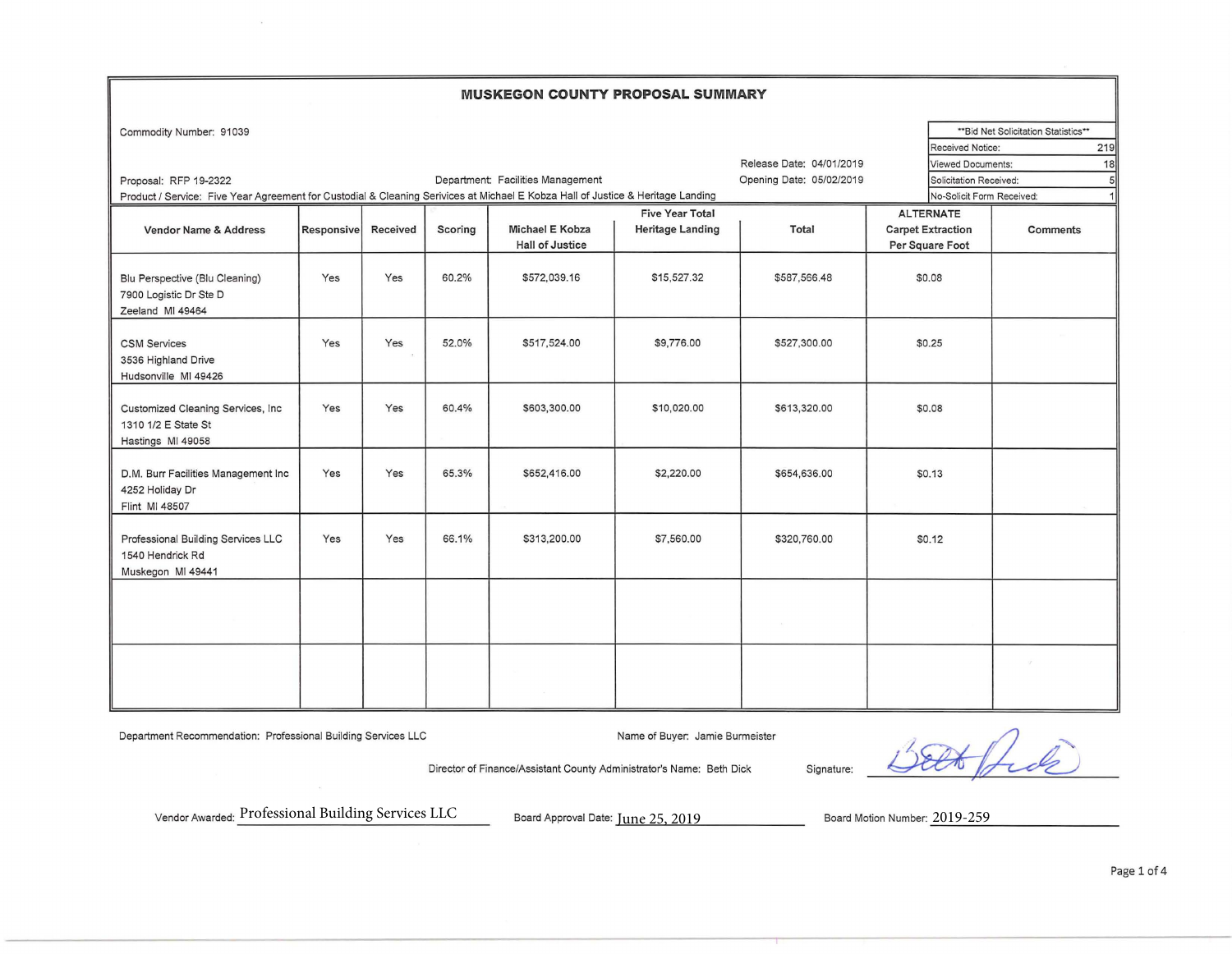| <b>MUSKEGON COUNTY PROPOSAL SUMMARY</b>                                        |                                                                                                                                 |                         |                 |                          |                        |                                     |     |  |
|--------------------------------------------------------------------------------|---------------------------------------------------------------------------------------------------------------------------------|-------------------------|-----------------|--------------------------|------------------------|-------------------------------------|-----|--|
| Commodity Number: 91039                                                        |                                                                                                                                 |                         |                 |                          |                        | **Bid Net Solicitation Statistics** |     |  |
|                                                                                |                                                                                                                                 |                         |                 |                          |                        | Received Notice:                    | 219 |  |
|                                                                                |                                                                                                                                 |                         |                 | Release Date: 04/01/2019 |                        | Viewed Documents:                   | 18  |  |
| Proposal: RFP 19-2322                                                          | Opening Date: 05/02/2019                                                                                                        | Solicitation Received:  |                 |                          |                        |                                     |     |  |
|                                                                                | Product / Service: Five Year Agreement for Custodial & Cleaning Serivices at Michael E Kobza Hall of Justice & Heritage Landing |                         |                 |                          |                        |                                     |     |  |
|                                                                                |                                                                                                                                 | <b>Contract Year 1</b>  |                 | <b>Contract Year 2</b>   |                        | Contract Year 3                     |     |  |
| Vendor Name & Address                                                          | Michael E Kobza                                                                                                                 | <b>Heritage Landing</b> | Michael E Kobza | <b>Heritage Landing</b>  | Michael E Kobza        | <b>Heritage Landing</b>             |     |  |
|                                                                                | <b>Hall of Justice</b>                                                                                                          | (Seasonal)              | Hall of Justice | (Seasonal)               | <b>Hall of Justice</b> | (Seasonal)                          |     |  |
| Blu Perspective (Blu Cleaning)<br>7900 Logistic Dr Ste D<br>Zeeland MI 49464   | \$112,365.00                                                                                                                    | \$3,050.00              | \$112,365.00    | \$3,050,00               | \$112,365,00           | \$3,050.00                          |     |  |
| <b>CSM Services</b><br>3536 Highland Drive<br>Hudsonville MI 49426             | \$101,652.00                                                                                                                    | \$1,932.00              | \$101,652.00    | \$1,932.00               | \$101,652.00           | \$1,932.00                          |     |  |
| Customized Cleaning Services, Inc.<br>1310 1/2 E State St<br>Hastings MI 49058 | \$119,700.00                                                                                                                    | \$1,980.00              | \$119,700.00    | \$1,980.00               | \$119,700.00           | \$1,980.00                          |     |  |
| D.M. Burr Facilities Management Inc<br>4252 Holiday Dr<br>Flint MI 48507       | \$126,612.00                                                                                                                    | \$428.00                | \$128,520.00    | \$436.00                 | \$130,452.00           | \$444.00                            |     |  |
| Professional Building Services LLC<br>1540 Hendrick Rd<br>Muskegon MI 49441    | \$62,640.00                                                                                                                     | \$1,512.00              | \$62,640.00     | \$1,512.00               | \$62,640.00            | \$1,512.00                          |     |  |
|                                                                                |                                                                                                                                 |                         |                 |                          |                        |                                     |     |  |
|                                                                                |                                                                                                                                 |                         |                 |                          |                        |                                     |     |  |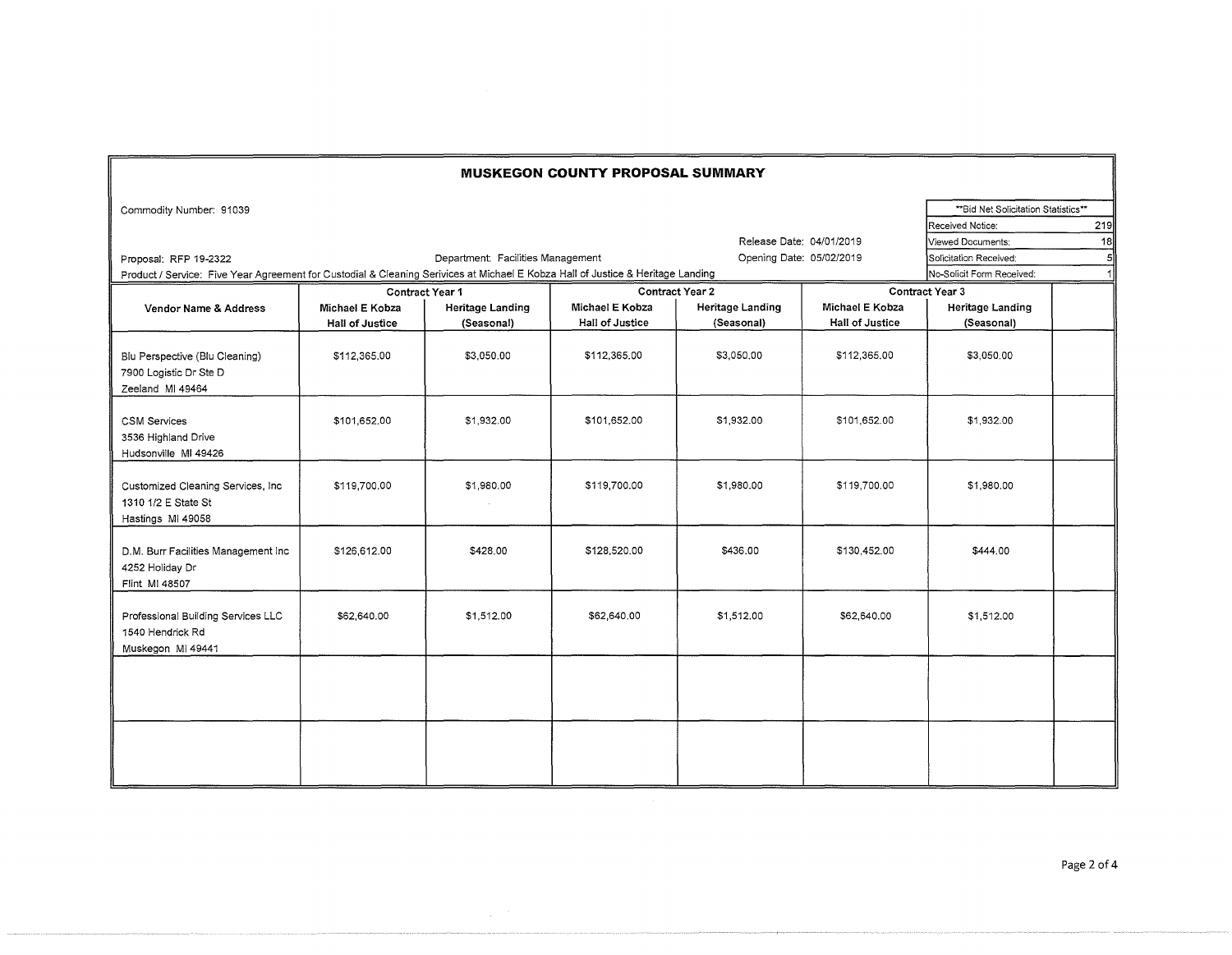| <b>MUSKEGON COUNTY PROPOSAL SUMMARY</b>                                                                                                                                                           |                                                               |                                      |                        |                         |  |  |  |  |
|---------------------------------------------------------------------------------------------------------------------------------------------------------------------------------------------------|---------------------------------------------------------------|--------------------------------------|------------------------|-------------------------|--|--|--|--|
| Commodity Number: 91039                                                                                                                                                                           |                                                               | ** Bid Net Solicitation Statistics** |                        |                         |  |  |  |  |
|                                                                                                                                                                                                   |                                                               | Received Notice:<br>219              |                        |                         |  |  |  |  |
|                                                                                                                                                                                                   | Release Date: 04/01/2019                                      | Viewed Documents:                    | 18                     |                         |  |  |  |  |
| Proposal: RFP 19-2322                                                                                                                                                                             | Opening Date: 05/02/2019                                      | Solicitation Received:               | $5 \vert$              |                         |  |  |  |  |
| Department: Facilities Management<br>Product / Service: Five Year Agreement for Custodial & Cleaning Serivices at Michael E Kobza Hall of Justice & Heritage Landing<br>No-Solicit Form Received: |                                                               |                                      |                        |                         |  |  |  |  |
|                                                                                                                                                                                                   |                                                               | Contract Year 4                      |                        |                         |  |  |  |  |
| Vendor Name & Address                                                                                                                                                                             | <b>Heritage Landing</b><br>Michael E Kobza<br>Michael E Kobza |                                      |                        | <b>Heritage Landing</b> |  |  |  |  |
|                                                                                                                                                                                                   | <b>Hall of Justice</b>                                        | (Seasonal)                           | <b>Hall of Justice</b> | (Seasonal)              |  |  |  |  |
| Blu Perspective (Blu Cleaning)<br>7900 Logistic Dr Ste D<br>Zeeland MI 49464                                                                                                                      | \$115,736.04                                                  | \$3.141.52                           | \$119,208.12           | \$3,235,80              |  |  |  |  |
| <b>CSM Services</b><br>3536 Highland Drive<br>Hudsonville MI 49426                                                                                                                                | \$103,692.00                                                  | \$1,972.00                           | \$108,876.00           | \$2,008.00              |  |  |  |  |
| Customized Cleaning Services, Inc.<br>1310 1/2 E State St<br>Hastings MI 49058                                                                                                                    | \$122,100.00                                                  | \$2,040.00                           | \$122,100.00           | \$2,040.00              |  |  |  |  |
| D.M. Burr Facilities Management Inc<br>4252 Holiday Dr<br>Flint MI 48507                                                                                                                          | \$132,420.00                                                  | \$452.00                             | \$134,412.00           | \$460.00                |  |  |  |  |
| Professional Building Services LLC<br>1540 Hendrick Rd<br>Muskegon MI 49441                                                                                                                       | \$62,640.00                                                   | \$1,512.00                           | \$62,640.00            | \$1,512.00              |  |  |  |  |
|                                                                                                                                                                                                   |                                                               |                                      |                        |                         |  |  |  |  |
|                                                                                                                                                                                                   |                                                               |                                      |                        |                         |  |  |  |  |